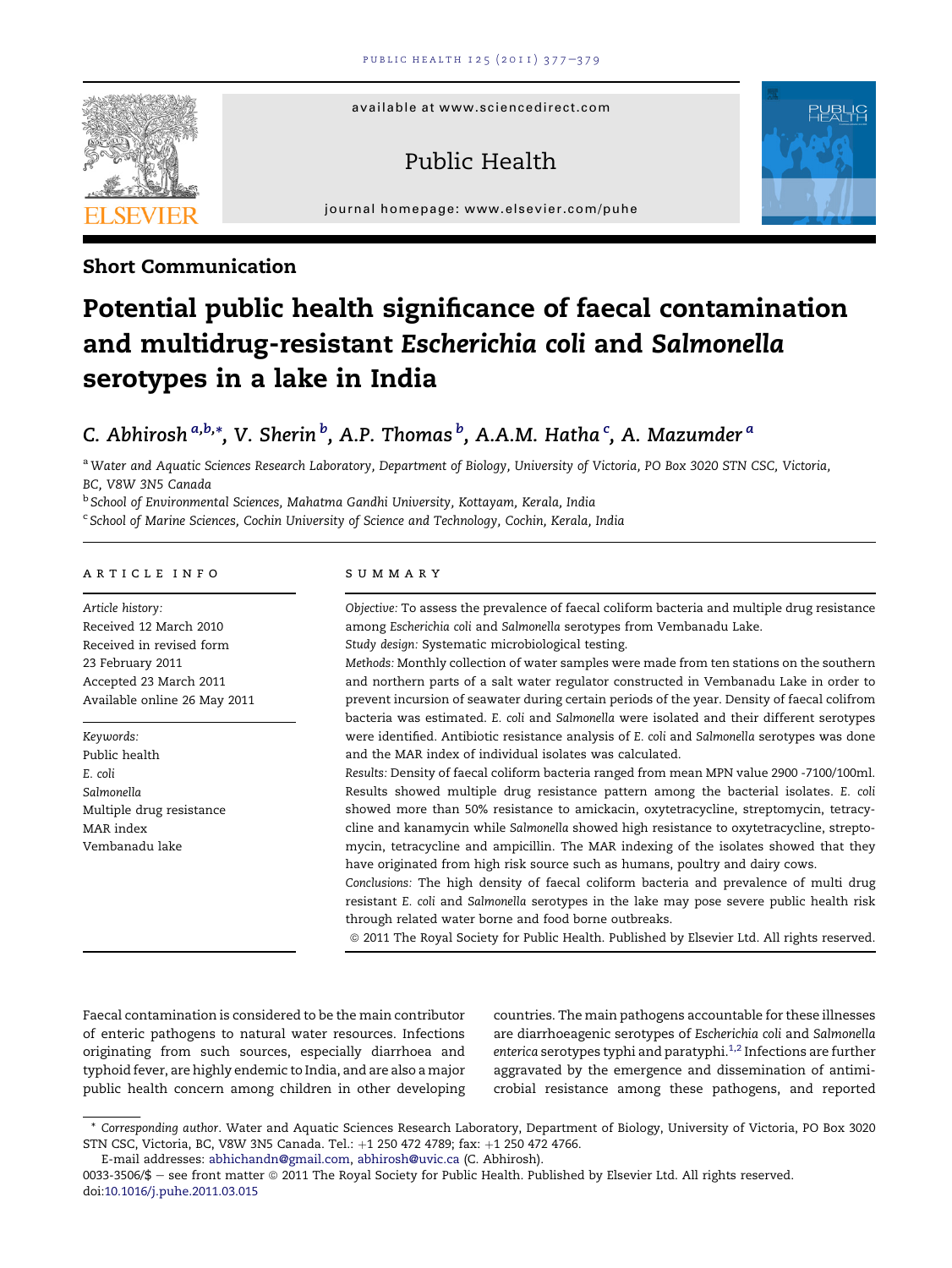outbreaks due to multidrug-resistant diarrhoeagenic E. coli and Salmonella serotypes from India further challenges the efficiency of antibiotic treatment in the country. $2,3$ 

Vembanadu Lake, the largest lake in India, lies 0.6-2.2 m below mean sea level along the south-west coast of India (9°35′N 76°25′E). Its maximum depth is 12 m. The lake is used by over 1.6 million people, directly or indirectly, for agriculture, fishing, transportation and recreation; therefore, the monitoring of microbiological quality and related risk assessment is of particular health significance. The present study analysed the prevalence of faecal coliform bacteria at 10 stations, and the incidence of multidrug resistance among E. coli ( $n = 33$ ) and Salmonella ( $n = 26$ ) serotypes isolated from Vembanadu Lake.

Each month, water samples were collected aseptically from a depth of 1 m from five stations on the southern side (enclosed region) and five stations on the northern side (open region) of the saltwater regulator in Vembanadu Lake. This regulator was constructed to prevent incursion of seawater during certain periods of the year. Samples were collected in sterile screw-capped bottles (500 ml) and transported to the laboratory in an ice box. Prevalence estimate of faecal coliform bacteria were made, and E. coli and Salmonella were isolated. The three-tube most probable number (MPN) method was used to estimate the prevalence of faecal coliform bacteria and for isolation of E. coli. Membrane filtration followed by the selective enrichment method was used for the isolation of Salmonella. The procedures for the isolation of E. coli and Salmonella have been described in detail elsewhere.<sup>4</sup> Serotyping of E. coli and Salmonella strains were carried out at the National Salmonella and Escherichia Centre, Kasauli, Himachal Pradesh, India.

Antimicrobial susceptibility testing was performed using the disc diffusion method as described previously.<sup>[5](#page-2-0)</sup> In total, 10 antibiotics were used: ampicillin (10  $\mu$ g); amikacin (30  $\mu$ g); chloramphenicol (30 µg); ciprofloxacin (10 µg); gentamycin (10 µg); kanamycin (30 µg); nalidixic acid (30 µg); oxytetracyline (30  $\mu$ g); streptomycin (30  $\mu$ g) and tetracycline (30  $\mu$ g). Multiple antibiotic resistance (MAR) indices for the individual isolates were calculated by dividing the number of antibiotics to which the isolate was resistant by the total number of antibiotics to which the isolate was exposed, as described previously.<sup>[5](#page-2-0)</sup> A MAR index >0.2 is considered to have originated from a highrisk source of contamination.

The density of faecal coliform bacteria ranged from a mean MPN value of 2900-7100 per 100 ml; this exceeds the limits set by the World Health Organization for recreational water (200 faecal coliforms per 100 ml). Fourteen different 'O' antigenic serotypes of E. coli were isolated: O75; O63; O92; O41; O132; O32; ROUGH; UT (untypable); O114; O20; O26; O9; O2 and O7. This is the first report on the isolation of certain E. coli serotypes (pathogenic O114, O26 and O7; non-pathogenic O75, O92, O41 and O132) from this lake. Salmonella serotypes including paratyphi A, B and C, and S. newport were also isolated. All E. coli serotypes tested (33 strains) were resistant to more than three antibiotics. MAR indices ranged between 0.4 and 0.8. The highest resistance was found for amikacin (96.96%), followed by oxytetracycline (93.93%), kanamycin (90.90%), streptomycin (84.84%), tetracycline (69.6%), nalidixic acid (45.45%), ampicillin (33.33%) and gentamycin (27.27%). The lowest resistance was found for ciprofloxacin (6.06%) and chloramphenicol (9.09%). More importantly, uropathogenic serotypes of E. coli (O2, O7) and enteropathogenic serotypes (O114, O20, O9) were resistant to more than four antibiotics, with MAR indices from 0.4 to 0.7.

The Salmonella serotypes tested (26 strains) were also resistant to more than three antibiotics. The highest resistance was found for oxytetracycline (88.46%), followed by tetracycline (76.92%), streptomycin (73.07%), ampicillin (65.38%), amikacin (34.61%), kanamycin (42.3%) and nalidixic acid (23.07%). The lowest resistance was found for gentamycin (3.84%). However, all tested Salmonella strains were completely sensitive to chloramphenicol and ciprofloxacin, with MAR indices between 0.3 and 0.7.

The presence of pathogenic serotypes of E. coli and Salmonella in the lake is a serious health concern for the local population. Sporadic outbreaks of diarrhoea due to the prevailing clonal diversity among different categories of diarrhoeagenic E. coli and enteric fever due to S. enterica serovars paratyphi A, B and C and S. newport have been reported in India with an annual incidence of 3 million cases.<sup>[2,6](#page-2-0)</sup> As S. enterica serovar paratyphi A has emerged as an important cause of enteric fever in India, $^7$  $^7$  and humans are the only reservoir of this serovar, the source of S. enterica serovar paratyphi A in Vembanadu Lake could be faecal discharge by infected persons/ carriers, indicating its high range of contamination. The problem could become more serious when these organisms acquire resistance against multiple drugs, because infection caused by such organisms will be difficult to treat. Relatively high levels (95%) of multidrug-resistant E. coli including pathogenic serotypes have been reported from aquatic environments.[5](#page-2-0) It has also been demonstrated that within S. enterica subsp. enterica, there has been a serovar-dependent increase in acquired resistance to several antibiotics such as ampicillin, chloramphenicol and tetracycline, along with an increase in multidrug-resistant strains.<sup>8</sup>

The MAR indices  $(≥0.2)$  of E. coli and Salmonella isolates indicate that they have originated from high-risk sources of contamination, such as humans, poultry and dairy cows. This shows that the lake is experiencing severe pollution from different sources. The results show that the water quality is poor in terms of faecal coliform density and multidrug-resistant pathogenic E. coli and Salmonella serotypes, and may pose severe health risks to the population who use the water for different purposes. Government authorities need to take effective measures (e.g. proper sanitation facilities and wastewater treatment) to reduce pollution of the lake to avoid serious consequences for healthcare management within local communities.

#### Ethical approval

None sought.

Funding

None declared.

#### Competing interests

None declared.